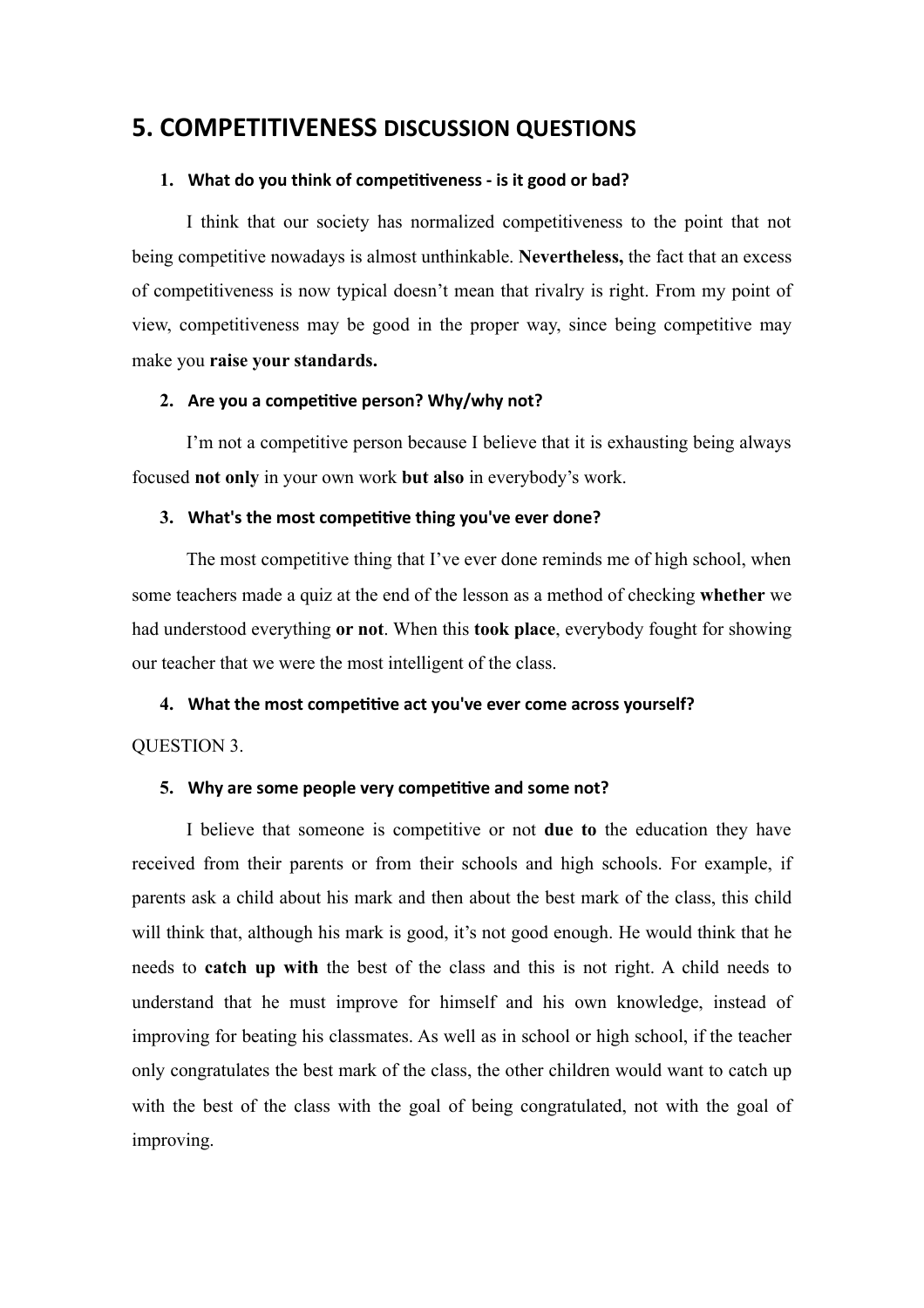# **6.** Would you ever enter a talent show, or reality game show like I'd Do Anything or The Apprentice?

I wouldn't enter a talent show because I don't have any talent and I don't like being on TV, **even though** I like watching these kinds of shows. **Besides this**, I don't think I would be competent in these shows because they are made for competitive people.

## **7. Is competition good for us?**

I believe competition is good for us, but it's not well set out in most cases. **I mean,** I think that parents and the educative institutions should teach that we have to compete with ourselves, not with our classmates or co-workers. We are our only rival. We have to fight every day for **tapping into our full potential.**

## 8. Do you like competitive people?

I don't like competitive people because in some cases, due to their competitiveness, they become **mean and untrustworthy.**

# 9. Do you think competitiveness is affected by your place in the family? Are **younger children more competitive than elder children?**

Maybe in some families, younger children feel that they have to **catch up with** their elder siblings for making their parents **proud**, but I don't think this pattern repeats in every family.

#### 10. Why are some parents so competitive for their children?

I think that parents are competitive for their children due to two reasons: **either** because their parents were also competitive with them or because, on the contrary, they weren't at all and they think that maybe, if their parents **would have been** competitive for them, they **would have Benn** more successful.

## 11. Have you ever come across a 'pushy parent'?

 yes, **indeed**, my own parents, maybe **due to the fact** that they are teachers, they **have always pushed** me with my studies and grades but it never stressed me, I have always studied because I wanted to, not because they pushed me to.

## 12. Is competitiveness encouraged in society or not?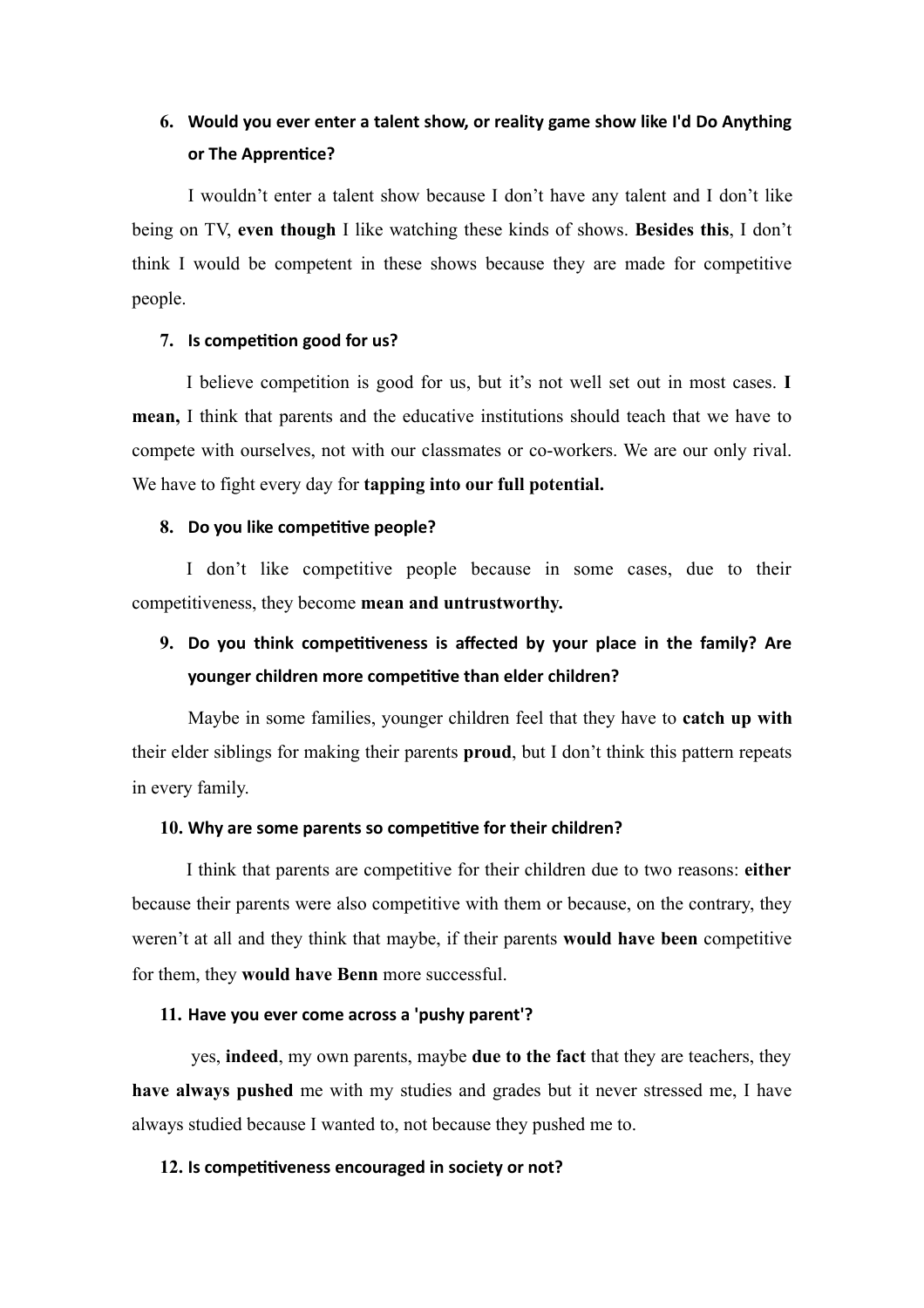Nowadays, our society rewards those who are competitive and don't mind **trampling on** their classmates or co-workers, because they know that, **by doing this they might stand out and get recognition** from their bosses and teachers.

#### 13. In what way is education a competition in your country?

Education is a competition, for example, when it comes to **scholarships**. If only the higher grades can be rewarded with scholarships, the students compete between themselves for achieving them. Also, they compete for accessing university because if a degree is **on demand**, only the students with better grades will gain access to it.

#### 14. Do you think life is a competition?

I believe that, **in terms of** education, it surely is because of scholarships and the access to university. **Furthermore**, life is a competition in some jobs where you can be **promoted** thanks to your **achievements**, t**hat is to say**, **meritocracy**. In these kinds of jobs, it's **every man for himself**.

#### **15.** Do we learn to be competitive or are we born competitive?

I think that we learn to be competitive because of the current society. It's impossible for a baby to become competitive **unless he does observe** this behavior in his environment.

# 16. "A competitive person is always a winner. An uncompetitive person is always **a loser." What do you think?**

I don't agree with this **statement** because you can be a winner without focusing on others achievements. It's a **myth** that every competitive person is a winner, because, even though someone is competitive, **it doesn't mean that he is efficient. Competitiveness may be an incentive but not a guarantee of success.** 

### 17. Which country is in "competition" with your country?

I have never thought about this question but the first country that comes to mind is France, maybe because of **historic rivalry**, but, from my point of view, these kinds of competitiveness are pointless.

#### 18. What would the world be like without competition?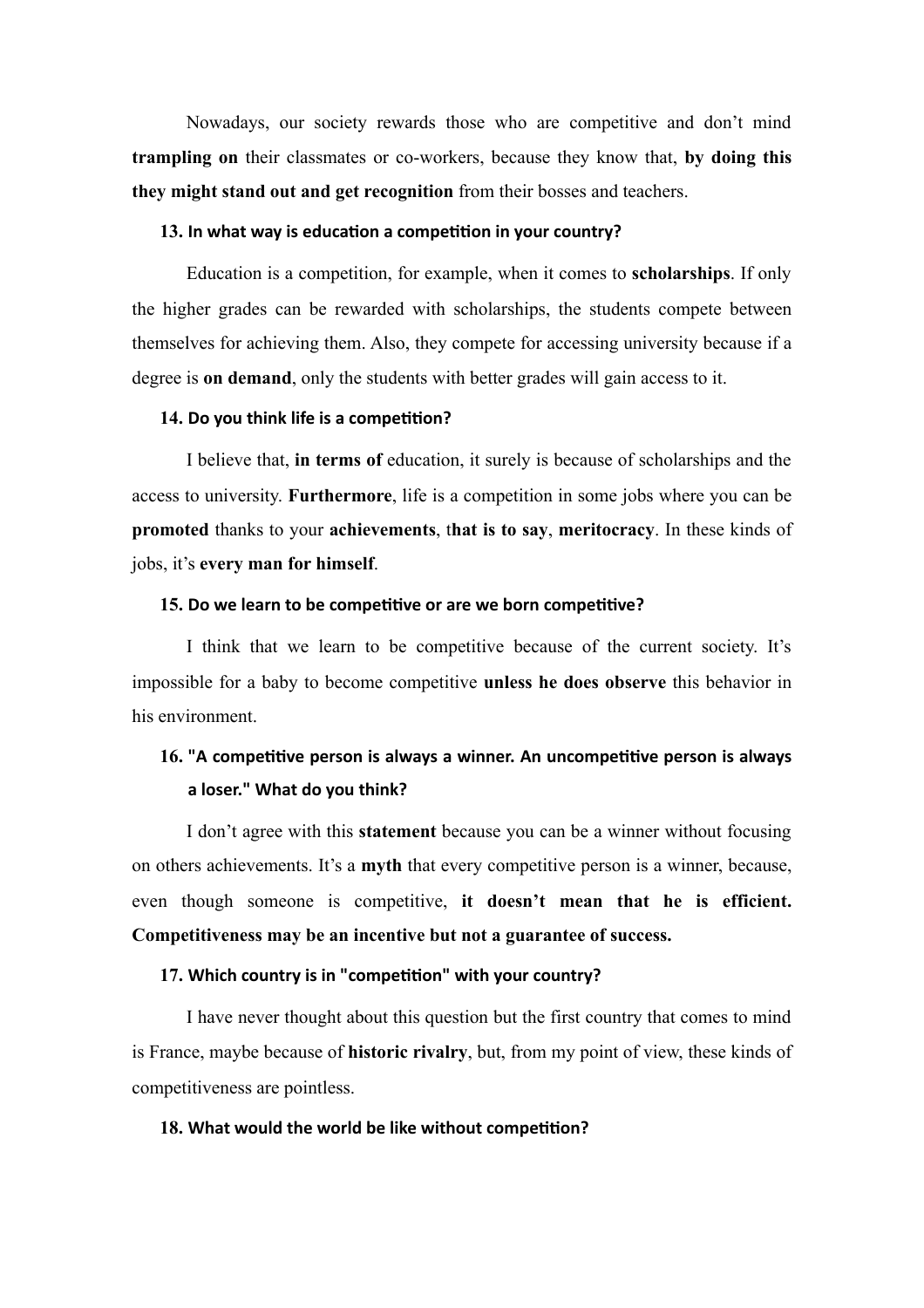I think that people would be happier and less stressed. **Besides**, without competitiveness people would be friendlier and more receptive, because t**hey wouldn't see everybody as an opponent.** 

#### **19.** Are men more competitive than women?

I certainly believe that men are more competitive than women because we have received different educations. They have always taught us that men **were supposed to**  get big jobs and women were or weren't supposed to get a job. Women have always had the same occupation, this is, taking care of their houses and children. **Apart from that**, they could or couldn't have another job or studies. Luckily, as society changes, education is changing so it's more common to see teachers encouraging girls and, **as a result**, there are more and more competitive women these days.

## **20.** Do you care if you lose when you are in a competition?

I have to admit that I prefer winning **rather than** losing but, when I lose, it's not a tragedy. It's important enjoying life without thinking about winning or losing.

#### 21. Do you think competitiveness leads to cheating?

Of course, I do believe that competitiveness leads to cheating, above all, when someone wants to be the best or to win without effort or when someone does make efforts but there is another person who is better, **despite** your hard work.

#### **22. What are the advantages of being competitive?**

I think that being competitive has advantages only when you need it as an incentive for improving yourself or your working conditions.

#### **23. What are the disadvantages?**

The main disadvantage might be the fact that you stop focusing on your own work and you start focusing on the work of others. **Moreover**, paying attention in every moment as much to your work as to others must exhaust you mentally.

### 24. Is it possible to be a competitive person and a gracious loser?

It's difficult being a gracious loser, but everybody should learn to lose and still have a good relationship with those who beat them. When you are a competitive person,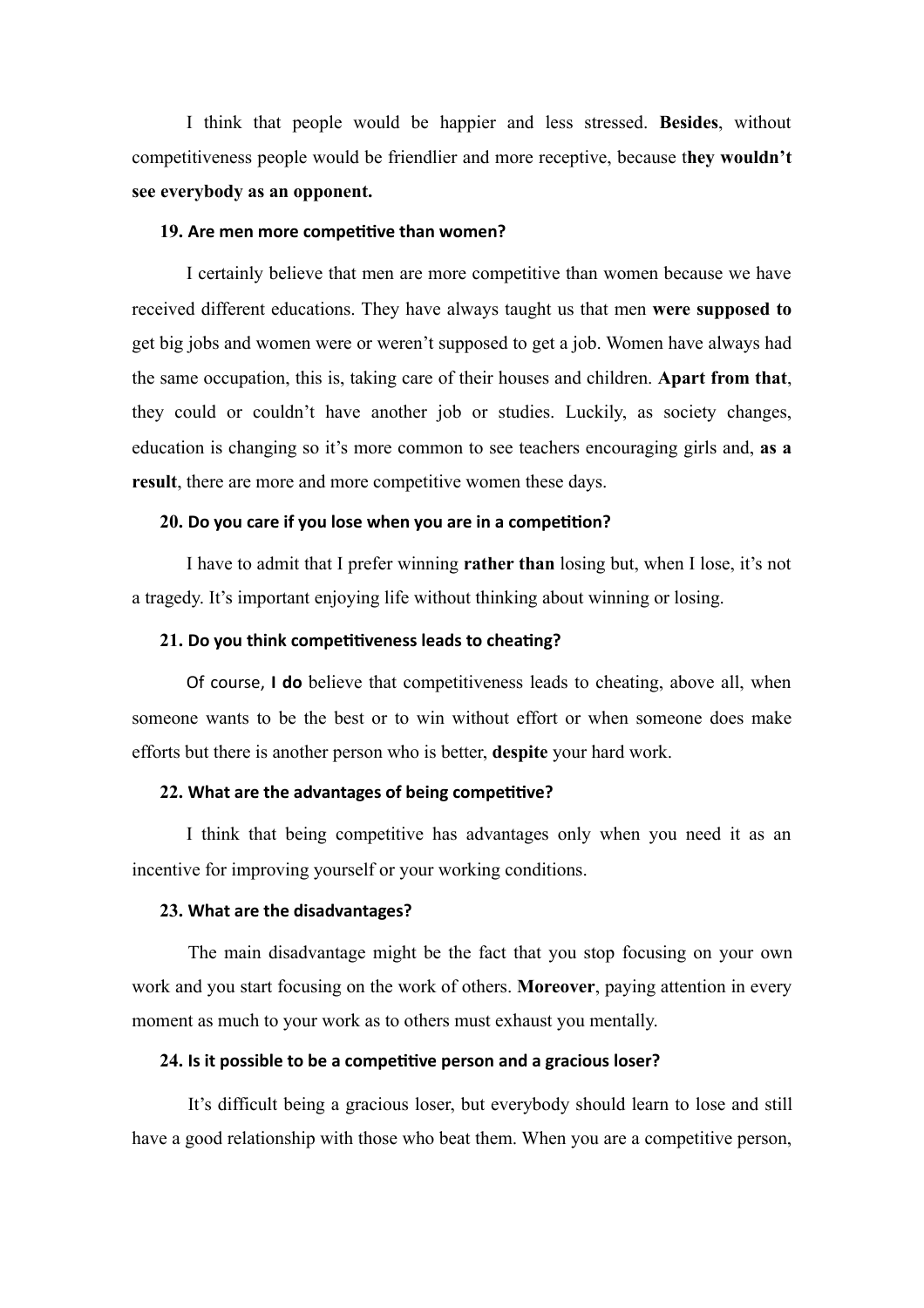you push yourself with the goal of winning, so you need to win so badly and, if this doesn't happen, you could get really angry.

## **25.** Which nation(s) do you think is (are) the most intrinsically competitive?

When I think of competitive nations China comes to my mind. They seem to be very strict in their education, in their training and in their jobs.

#### $26.$  What are the benefits of competition between colleagues?

I don't think there exist any benefits, but, if I put myself in a competitive person shoes, I will find a lot of benefits such as being promoted or drawing attention to myself.

#### 27. What are the drawbacks of competition between colleagues?

The main drawback, in the case you are working in a cooperative area, is that you don't get to trust anybody in your job or to make any friendship with your colleagues. This is a problem for me, for example, because I believe it's **indispensable**, or at least important, to have friends for being happy and efficient at work.

### 28. Does it bother you a lot if you lose at something?

#### QUESTION 20

#### **29. How do you feel when you win?**

I feel happy when I win, **above all**, when I deserve it due to my hard work. **However**, I also feel happy when I win without effort, **nevertheless**, it's not the same happiness, it's not that **satisfying**. The satisfaction of winning lasts more if you get to win deserving it.

#### **30.** What do you think is meant by 'healthy competition'?

What I think "healthy competition" means is to compete without anger nor cheating. What's important in a competition is the game and the knowledge you get from your opponents, not winning or losing.

#### **31.** Do you think there is such a thing as unhealthy competition?

I surely believe that unhealthy competition does exist. Unfortunately, unhealthy competition is more current than it should be. People should learn to **play down**  competition, only like that they would compete in a more relaxed way.